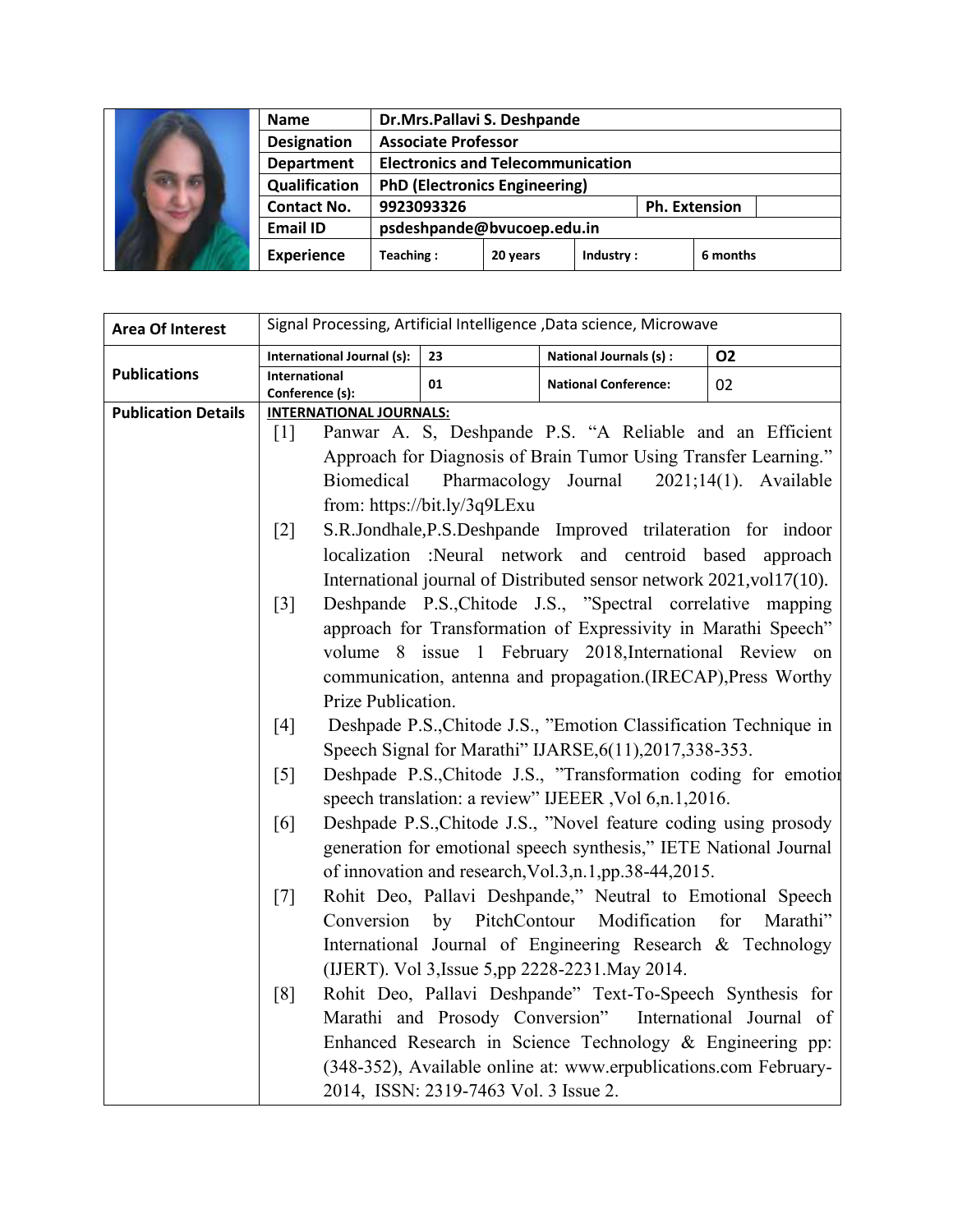| R. S. Deo and P. S. Deshpande, "Pitch contour modeling and<br>[9]<br>modification for expressive Marathi speech synthesis," 2014 IEEE<br>Conference on Advances in Computing, Communications and<br>Informatics (ICACCI), New Delhi, 2014, pp. 2455-2458.<br>Gauri Deshpande, Pallavi Deshpande "HMM bases Distributed<br>$\lceil 10 \rceil$<br>Speech Recognition" International Journal of Science and Research<br>(IJSR) May 2015<br>[11]<br>Mr. S.S Padmawar, Prof. Mrs. P.S. Deshpande "Classification Of<br>Speech Using MFCC And Power Spectrum" International Journal<br>of Engineering Research and Applications (IJERA) Vol. 3, Issue 1,<br>January - February 2013, pp. 1-4<br>Mr. S.S Padmawar, Prof. Mrs. P.S. Deshpande "Expressive speech<br>$\lceil 12 \rceil$<br>classification" international Journal of Science, Engineering and<br>Technology Research (IJSETR). Volume 1, Issue 6, pp 66-<br>69. December 2012.<br>Dhananjay Upasani , S.B. Shrote, P.S. Deshpande "standby leakage<br>$[13]$<br>reduction in Nanoscale CMOS VLSI circuits ", International Journal<br>Of Computer Application 7(5), 1-4; September 2010 published by |
|------------------------------------------------------------------------------------------------------------------------------------------------------------------------------------------------------------------------------------------------------------------------------------------------------------------------------------------------------------------------------------------------------------------------------------------------------------------------------------------------------------------------------------------------------------------------------------------------------------------------------------------------------------------------------------------------------------------------------------------------------------------------------------------------------------------------------------------------------------------------------------------------------------------------------------------------------------------------------------------------------------------------------------------------------------------------------------------------------------------------------------------------------------|
|                                                                                                                                                                                                                                                                                                                                                                                                                                                                                                                                                                                                                                                                                                                                                                                                                                                                                                                                                                                                                                                                                                                                                            |
|                                                                                                                                                                                                                                                                                                                                                                                                                                                                                                                                                                                                                                                                                                                                                                                                                                                                                                                                                                                                                                                                                                                                                            |
|                                                                                                                                                                                                                                                                                                                                                                                                                                                                                                                                                                                                                                                                                                                                                                                                                                                                                                                                                                                                                                                                                                                                                            |
|                                                                                                                                                                                                                                                                                                                                                                                                                                                                                                                                                                                                                                                                                                                                                                                                                                                                                                                                                                                                                                                                                                                                                            |
|                                                                                                                                                                                                                                                                                                                                                                                                                                                                                                                                                                                                                                                                                                                                                                                                                                                                                                                                                                                                                                                                                                                                                            |
|                                                                                                                                                                                                                                                                                                                                                                                                                                                                                                                                                                                                                                                                                                                                                                                                                                                                                                                                                                                                                                                                                                                                                            |
|                                                                                                                                                                                                                                                                                                                                                                                                                                                                                                                                                                                                                                                                                                                                                                                                                                                                                                                                                                                                                                                                                                                                                            |
|                                                                                                                                                                                                                                                                                                                                                                                                                                                                                                                                                                                                                                                                                                                                                                                                                                                                                                                                                                                                                                                                                                                                                            |
|                                                                                                                                                                                                                                                                                                                                                                                                                                                                                                                                                                                                                                                                                                                                                                                                                                                                                                                                                                                                                                                                                                                                                            |
|                                                                                                                                                                                                                                                                                                                                                                                                                                                                                                                                                                                                                                                                                                                                                                                                                                                                                                                                                                                                                                                                                                                                                            |
|                                                                                                                                                                                                                                                                                                                                                                                                                                                                                                                                                                                                                                                                                                                                                                                                                                                                                                                                                                                                                                                                                                                                                            |
|                                                                                                                                                                                                                                                                                                                                                                                                                                                                                                                                                                                                                                                                                                                                                                                                                                                                                                                                                                                                                                                                                                                                                            |
|                                                                                                                                                                                                                                                                                                                                                                                                                                                                                                                                                                                                                                                                                                                                                                                                                                                                                                                                                                                                                                                                                                                                                            |
|                                                                                                                                                                                                                                                                                                                                                                                                                                                                                                                                                                                                                                                                                                                                                                                                                                                                                                                                                                                                                                                                                                                                                            |
|                                                                                                                                                                                                                                                                                                                                                                                                                                                                                                                                                                                                                                                                                                                                                                                                                                                                                                                                                                                                                                                                                                                                                            |
|                                                                                                                                                                                                                                                                                                                                                                                                                                                                                                                                                                                                                                                                                                                                                                                                                                                                                                                                                                                                                                                                                                                                                            |
|                                                                                                                                                                                                                                                                                                                                                                                                                                                                                                                                                                                                                                                                                                                                                                                                                                                                                                                                                                                                                                                                                                                                                            |
| foundation of science.ISSN 0975-8887 VOL-7 issue 5                                                                                                                                                                                                                                                                                                                                                                                                                                                                                                                                                                                                                                                                                                                                                                                                                                                                                                                                                                                                                                                                                                         |
| DE Upasani, SB Shrote, PS Deshpande "Analysis of universal<br>$\lceil 14 \rceil$                                                                                                                                                                                                                                                                                                                                                                                                                                                                                                                                                                                                                                                                                                                                                                                                                                                                                                                                                                                                                                                                           |
| logic gates using carbon nano tube field effect transistor"                                                                                                                                                                                                                                                                                                                                                                                                                                                                                                                                                                                                                                                                                                                                                                                                                                                                                                                                                                                                                                                                                                |
| International Journal of Computer Applications, 2010 Volume 7, pp                                                                                                                                                                                                                                                                                                                                                                                                                                                                                                                                                                                                                                                                                                                                                                                                                                                                                                                                                                                                                                                                                          |
| 29-33                                                                                                                                                                                                                                                                                                                                                                                                                                                                                                                                                                                                                                                                                                                                                                                                                                                                                                                                                                                                                                                                                                                                                      |
|                                                                                                                                                                                                                                                                                                                                                                                                                                                                                                                                                                                                                                                                                                                                                                                                                                                                                                                                                                                                                                                                                                                                                            |
|                                                                                                                                                                                                                                                                                                                                                                                                                                                                                                                                                                                                                                                                                                                                                                                                                                                                                                                                                                                                                                                                                                                                                            |
| <b>Books Published</b>                                                                                                                                                                                                                                                                                                                                                                                                                                                                                                                                                                                                                                                                                                                                                                                                                                                                                                                                                                                                                                                                                                                                     |
| Professional<br>Life member ISTE<br>1.                                                                                                                                                                                                                                                                                                                                                                                                                                                                                                                                                                                                                                                                                                                                                                                                                                                                                                                                                                                                                                                                                                                     |
| 2.<br>Life Member IETE<br><b>Memberships</b>                                                                                                                                                                                                                                                                                                                                                                                                                                                                                                                                                                                                                                                                                                                                                                                                                                                                                                                                                                                                                                                                                                               |
| 1] TEQIP III sponsored one week course in Machine Learning & Its                                                                                                                                                                                                                                                                                                                                                                                                                                                                                                                                                                                                                                                                                                                                                                                                                                                                                                                                                                                                                                                                                           |
| Applications in march 2021                                                                                                                                                                                                                                                                                                                                                                                                                                                                                                                                                                                                                                                                                                                                                                                                                                                                                                                                                                                                                                                                                                                                 |
| 2] AICTE and ISTE Sponsored one week course in Mathematical                                                                                                                                                                                                                                                                                                                                                                                                                                                                                                                                                                                                                                                                                                                                                                                                                                                                                                                                                                                                                                                                                                |
| Modelling in march 2021                                                                                                                                                                                                                                                                                                                                                                                                                                                                                                                                                                                                                                                                                                                                                                                                                                                                                                                                                                                                                                                                                                                                    |
| 3] AICTE approved one week course in digital skill development for                                                                                                                                                                                                                                                                                                                                                                                                                                                                                                                                                                                                                                                                                                                                                                                                                                                                                                                                                                                                                                                                                         |
| Workshop/<br>professionals" in february 2021.<br>Seminar/Conference                                                                                                                                                                                                                                                                                                                                                                                                                                                                                                                                                                                                                                                                                                                                                                                                                                                                                                                                                                                                                                                                                        |
| 4] TEQIP III sponsored one week course Digital Image Processing and its<br>attended                                                                                                                                                                                                                                                                                                                                                                                                                                                                                                                                                                                                                                                                                                                                                                                                                                                                                                                                                                                                                                                                        |
| Applications (DIPA-2020), August 2020.                                                                                                                                                                                                                                                                                                                                                                                                                                                                                                                                                                                                                                                                                                                                                                                                                                                                                                                                                                                                                                                                                                                     |
| 5] AICTE Sponsored One- Week Online Short Term Training Program on                                                                                                                                                                                                                                                                                                                                                                                                                                                                                                                                                                                                                                                                                                                                                                                                                                                                                                                                                                                                                                                                                         |
| Advances in Biomedical Signal Processing with Hands-on', from 7th                                                                                                                                                                                                                                                                                                                                                                                                                                                                                                                                                                                                                                                                                                                                                                                                                                                                                                                                                                                                                                                                                          |
| September to 12th September 2020,                                                                                                                                                                                                                                                                                                                                                                                                                                                                                                                                                                                                                                                                                                                                                                                                                                                                                                                                                                                                                                                                                                                          |
|                                                                                                                                                                                                                                                                                                                                                                                                                                                                                                                                                                                                                                                                                                                                                                                                                                                                                                                                                                                                                                                                                                                                                            |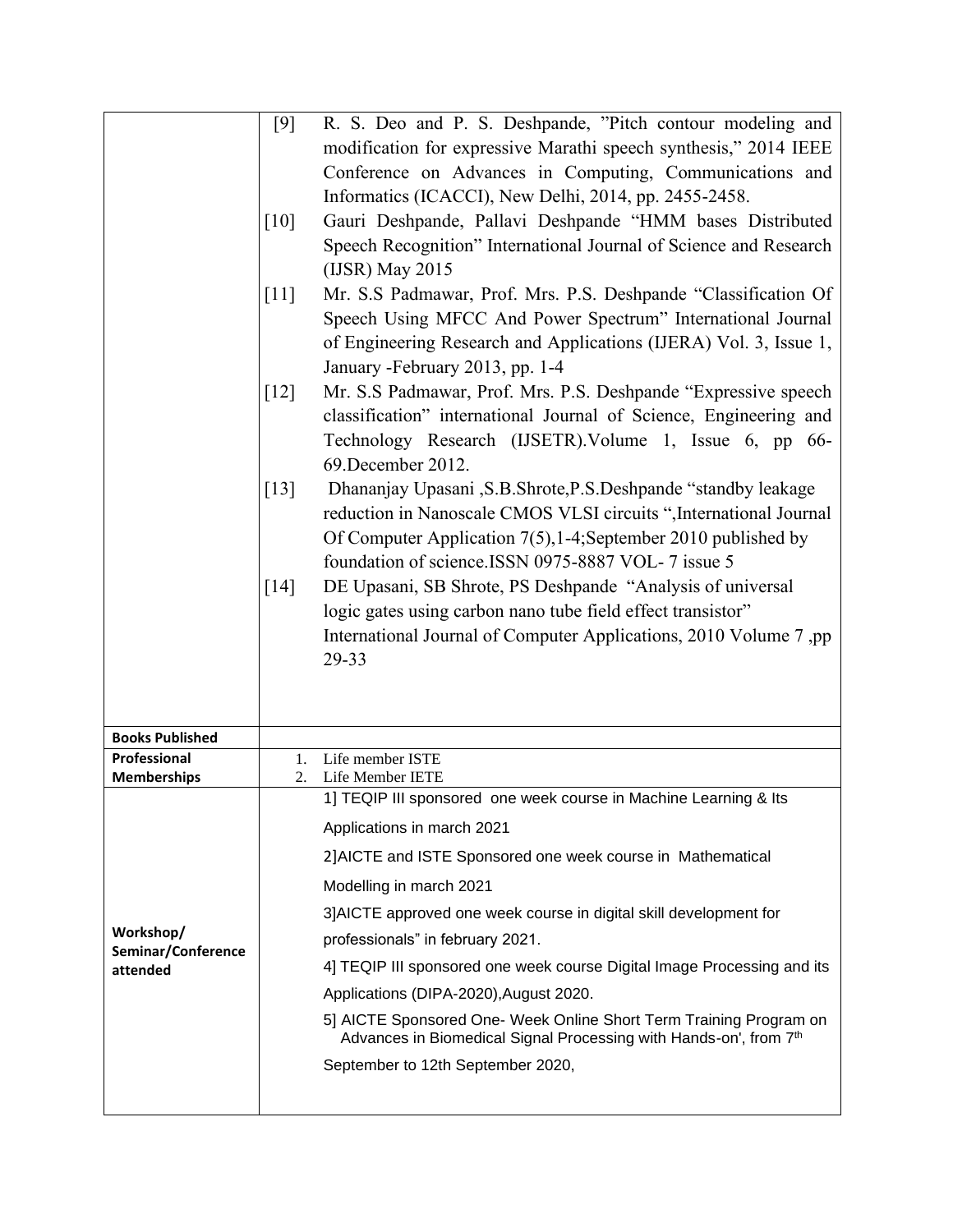|                         | 6] one-week TEQIP-III sponsored short-term course on "Aspects of Modern                                                                                                                                                                                                                                                       |  |  |  |  |  |
|-------------------------|-------------------------------------------------------------------------------------------------------------------------------------------------------------------------------------------------------------------------------------------------------------------------------------------------------------------------------|--|--|--|--|--|
|                         | Optimization Techniques in Science and Engineering (AMOTSE)", held                                                                                                                                                                                                                                                            |  |  |  |  |  |
|                         | during 17th-21st-August-2020 jointly organized by National Institute of<br>Technology, Arunachal Pradesh and Government College of Technology<br>Coimbatore, Tamil Nadu.<br>7] one week workshop on "Digital Image Processing and its Applications<br>(DIPA-2020)" organized by Department of Computer Science & Engineering, |  |  |  |  |  |
|                         |                                                                                                                                                                                                                                                                                                                               |  |  |  |  |  |
|                         |                                                                                                                                                                                                                                                                                                                               |  |  |  |  |  |
|                         |                                                                                                                                                                                                                                                                                                                               |  |  |  |  |  |
|                         |                                                                                                                                                                                                                                                                                                                               |  |  |  |  |  |
|                         |                                                                                                                                                                                                                                                                                                                               |  |  |  |  |  |
|                         | NIT Arunachal Pradesh from 24th August-28th August 2020 in online mode,                                                                                                                                                                                                                                                       |  |  |  |  |  |
|                         | sponsored by TEQIP III.                                                                                                                                                                                                                                                                                                       |  |  |  |  |  |
|                         | 8] "Faculty Awareness Programme on Outcome Based Education (OBE) and                                                                                                                                                                                                                                                          |  |  |  |  |  |
|                         | NBA Accreditation "organised by Sinhgad Institute of Technology and                                                                                                                                                                                                                                                           |  |  |  |  |  |
|                         | Science, Narhe, Pune on 10-5-2020.<br>9] "Faculty Awareness Program on NAAC Accreditation" Organized by RD's<br>Shri Chhatrapati Shivajiraje College of Engineering, Dhangawadi, Pune-                                                                                                                                        |  |  |  |  |  |
|                         |                                                                                                                                                                                                                                                                                                                               |  |  |  |  |  |
|                         |                                                                                                                                                                                                                                                                                                                               |  |  |  |  |  |
|                         | 412206 conducted online during the period of 10/05/2020 to 15/05/2020.                                                                                                                                                                                                                                                        |  |  |  |  |  |
|                         | 10] one-week TEQIP-III sponsored short-term course on "Recent Trends in                                                                                                                                                                                                                                                       |  |  |  |  |  |
|                         |                                                                                                                                                                                                                                                                                                                               |  |  |  |  |  |
|                         | Signal Processing and Communications-2020", held during 10th-14th-                                                                                                                                                                                                                                                            |  |  |  |  |  |
|                         | September-2020 organized by National Institute of Technology, Silchar.                                                                                                                                                                                                                                                        |  |  |  |  |  |
|                         | 11] Short Term Training Program on 'Emerging AI Techniques                                                                                                                                                                                                                                                                    |  |  |  |  |  |
|                         | in Data Analytics' held during September 12 - 16, 2020 under TEQIP III.at                                                                                                                                                                                                                                                     |  |  |  |  |  |
|                         | DIVISION OF INFORMATION TECHNOLOGY                                                                                                                                                                                                                                                                                            |  |  |  |  |  |
|                         | School of Engineering, Cochin University of Science and Technology, Kochi,                                                                                                                                                                                                                                                    |  |  |  |  |  |
|                         | Kerala                                                                                                                                                                                                                                                                                                                        |  |  |  |  |  |
|                         | 12] AICTE Sponsored One- Week Online Short Term Training Program on                                                                                                                                                                                                                                                           |  |  |  |  |  |
|                         | 'Advances in Biomedical Signal Processing with Hands-on', from 7th                                                                                                                                                                                                                                                            |  |  |  |  |  |
|                         | September to 12th September 2020, organized by Maharshi Karve Stree                                                                                                                                                                                                                                                           |  |  |  |  |  |
|                         | Shikshan Samstha's Cummins College of Engineering for Women (An                                                                                                                                                                                                                                                               |  |  |  |  |  |
|                         | Autonomous Institute Affiliated to Savitribai Phule Pune University),                                                                                                                                                                                                                                                         |  |  |  |  |  |
|                         | Karvenagar, Pune $-411052$ .                                                                                                                                                                                                                                                                                                  |  |  |  |  |  |
|                         |                                                                                                                                                                                                                                                                                                                               |  |  |  |  |  |
|                         |                                                                                                                                                                                                                                                                                                                               |  |  |  |  |  |
|                         |                                                                                                                                                                                                                                                                                                                               |  |  |  |  |  |
|                         |                                                                                                                                                                                                                                                                                                                               |  |  |  |  |  |
|                         | <b>PATENT(S):</b>                                                                                                                                                                                                                                                                                                             |  |  |  |  |  |
|                         |                                                                                                                                                                                                                                                                                                                               |  |  |  |  |  |
| <b>Achievements</b>     | <b>COPYRIGHT(S):</b>                                                                                                                                                                                                                                                                                                          |  |  |  |  |  |
|                         |                                                                                                                                                                                                                                                                                                                               |  |  |  |  |  |
|                         | <b>AWARDS:</b>                                                                                                                                                                                                                                                                                                                |  |  |  |  |  |
|                         | 1. Former BOS Chairman for subject "Digital signal Processing" under Savitri bai                                                                                                                                                                                                                                              |  |  |  |  |  |
|                         | Phule Pune University                                                                                                                                                                                                                                                                                                         |  |  |  |  |  |
|                         | Former BOS Chairman for ME(SP) subject "Statistical signal Processing"<br>2.                                                                                                                                                                                                                                                  |  |  |  |  |  |
|                         | under Savitri bai Phule Pune University                                                                                                                                                                                                                                                                                       |  |  |  |  |  |
|                         | Former BOS Chairman for subject "Business Management" under Savitri bai<br>3.                                                                                                                                                                                                                                                 |  |  |  |  |  |
| <b>Extra Activities</b> | Phule Pune University                                                                                                                                                                                                                                                                                                         |  |  |  |  |  |
|                         | Former BOS Chairman for ME(SP) subject "Mixed signal processing and<br>4.                                                                                                                                                                                                                                                     |  |  |  |  |  |
|                         | system design" under Savitri bai Phule Pune University<br>Former BOS Chairman for ME(SP) subject "Speech signal processing" under<br>5.                                                                                                                                                                                       |  |  |  |  |  |
|                         | Savitri bai Phule Pune University                                                                                                                                                                                                                                                                                             |  |  |  |  |  |
|                         |                                                                                                                                                                                                                                                                                                                               |  |  |  |  |  |
|                         | Former BOS Chairman for ME(SP) subject "Mixed signal processing and<br>6.                                                                                                                                                                                                                                                     |  |  |  |  |  |